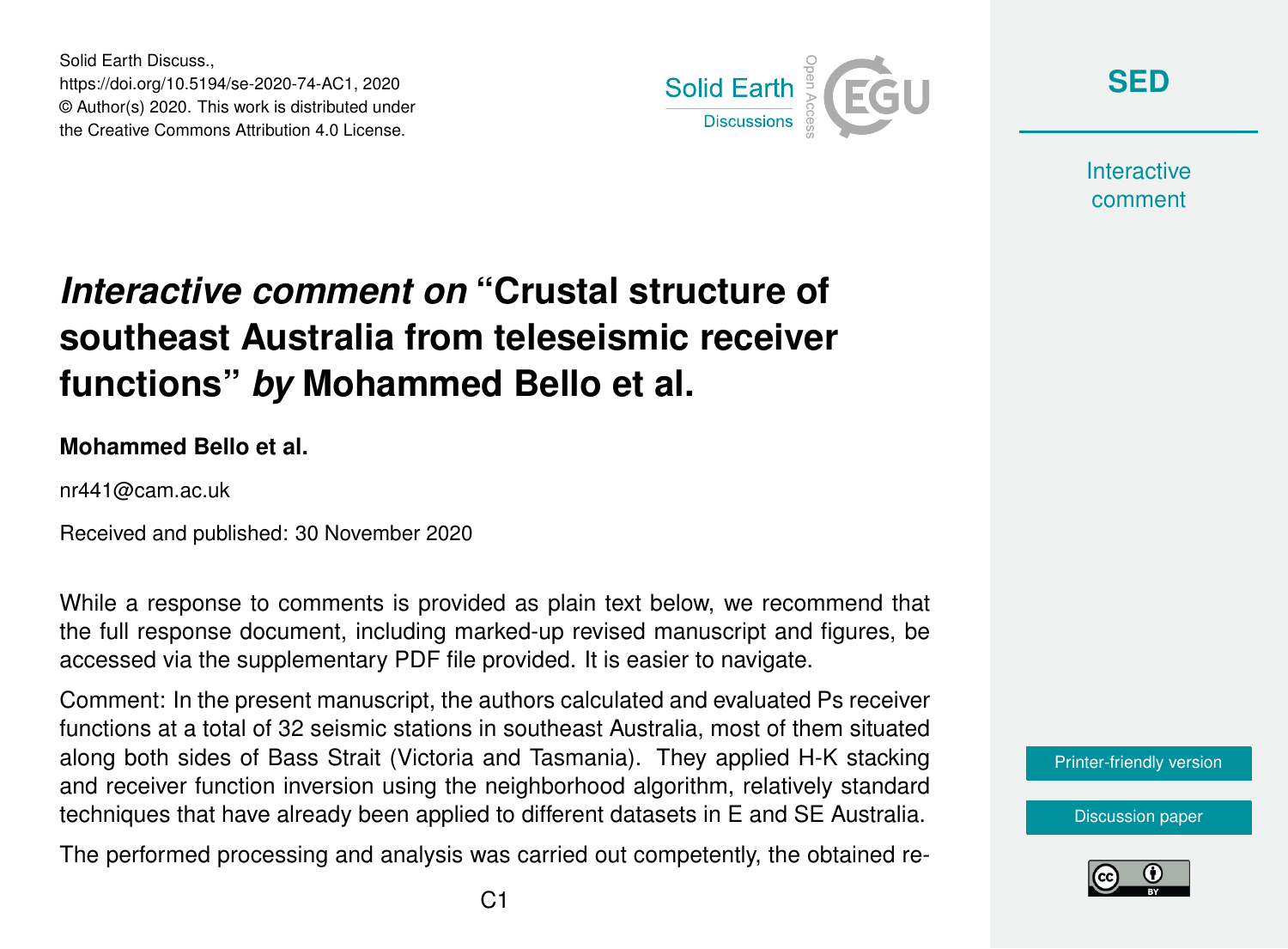sults appear to be mainly solid, and the manuscript is overall well written. However, I have large reservations about the study's significance. It basically just provides a few (way fewer than is apparent at first glance, see comments below) new data points that do not really show us anything new, and it also does not attempt to gain new insights by combining the obtained information with other existing evidence in a meaningful and potentially novel way. I thus think that the study should not be published in its current shape, but the authors should be encouraged to submit an extended and improved version of the study that tries to, at least, improve on point 2 of my General comments (see below).

Response: We thank the reviewer for their constructive criticism of the manuscript. We acknowledge that the receiver function results we obtain only represent a portion of the stations for which data are available, but we were very careful to remove poor quality data, and this resulted in fairly substantial culling of the dataset, which is inherently noisy due to the proximity of most stations to Bass Strait and the Southern Ocean. An extensive re-examination of the data has been made in response to this point, including re-processing the receiver functions and a less automated assessment. As a result. we have been able to add an additional four  $H_{\kappa}$  stacking results for the portable network (stations BA03, BA09, BA19 and BA20) and eight NA inversion results for the portable network (BA02, BA07, BA08, BA09, BA13, BA17, BA19 and BA20) – see the revised Table 2. These new results make a substantial contribution to the revised paper, and has meant that the Abstract, Discussion and Conclusion sections have been substantially modified. We also take the point regarding the exploitation of existing evidence to improve our interpretation, and have put considerable effort towards achieving this in the revised manuscript.

Comment: As mentioned above, my main concern with this paper is its lack of significance. This can be broken down into two problems:

1. Data paucity and lack of novel results The abstract talks about receiver functions from 32 stations (24 temporary from the BASS deployment, 8 permanent), but H-K

#### **[SED](https://se.copernicus.org/preprints/)**

**Interactive** comment

[Printer-friendly version](https://se.copernicus.org/preprints/se-2020-74/se-2020-74-AC1-print.pdf)

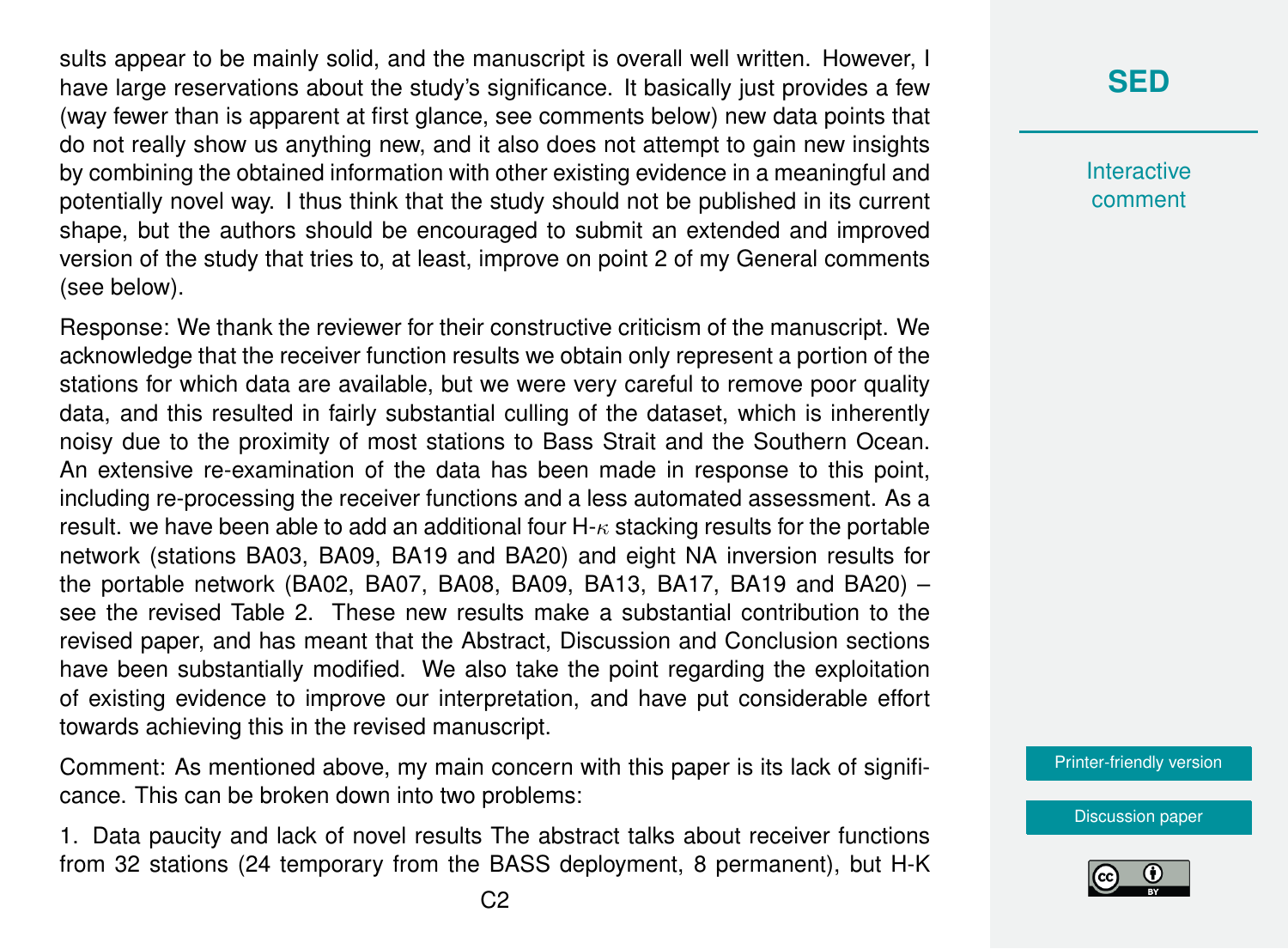results are only supplied for 13 stations(7 temporary, 6 permanent; the text says 14 stations but Table 2 only features 13), inversion results only for 6 (only permanent stations).

What the manuscript does not mention is that Moho depth estimates from receiver functions are already available from literature for 5 of the 6 permanent stations investigated (station CAN in Clitheroe et al., 2000; stations MOO, TOO, TAU, YNG in Ford etal., 2010; all 5 are also used in the AusMoho compilation of Kennett et al., 2011), and vp and vp/vs estimates for 4 of the 6 (Ford et al., 2010). This reduces the amount of new results to H-K stacking results from 7 temporary stations, and H-K stacking plus inversion for one permanent station (CNB) for which I could not find previous results.

This is a rather thin data base, and I think the authors should have mentioned the previous results I just listed, and discussed whether their new values agree or disagree with these previous findings (they are largely consistent, as far as I can see). Failure to do that appears to wrongly imply that all reported values are novel. Comparison is only undertaken with other previously analyzed stations in the region (Figure 9), which adds to this impression. Lastly, it would make sense to compare the obtained crustal thicknesses to the Australia-wide Moho model AusMoho (freely available from the webpage of ANU:http://rses.anu.edu.au/seismology/AuSREM/AusMoho/). This interpolated model offers predictions (interpolated values) for the positions of the newly analysed stations, thus it offers the possibility to check whether these results change or confirm the cur-rent state of knowledge (at first glance, they rather confirm).

Response: We acknowledge that what we wrote could be interpreted as a claim that we obtain receiver functions from all 32 stations, so have added a subsequent sentence that clarifies the actual number of usable receiver functions we extract (see lines 13- 15). As noted above, we have re-assessed the temporary station data, and applied different receiver function assessment criteria, which has yielded additional results that we hope will help allay the reviewer's concern regarding data paucity.

# **[SED](https://se.copernicus.org/preprints/)**

**Interactive** comment

[Printer-friendly version](https://se.copernicus.org/preprints/se-2020-74/se-2020-74-AC1-print.pdf)

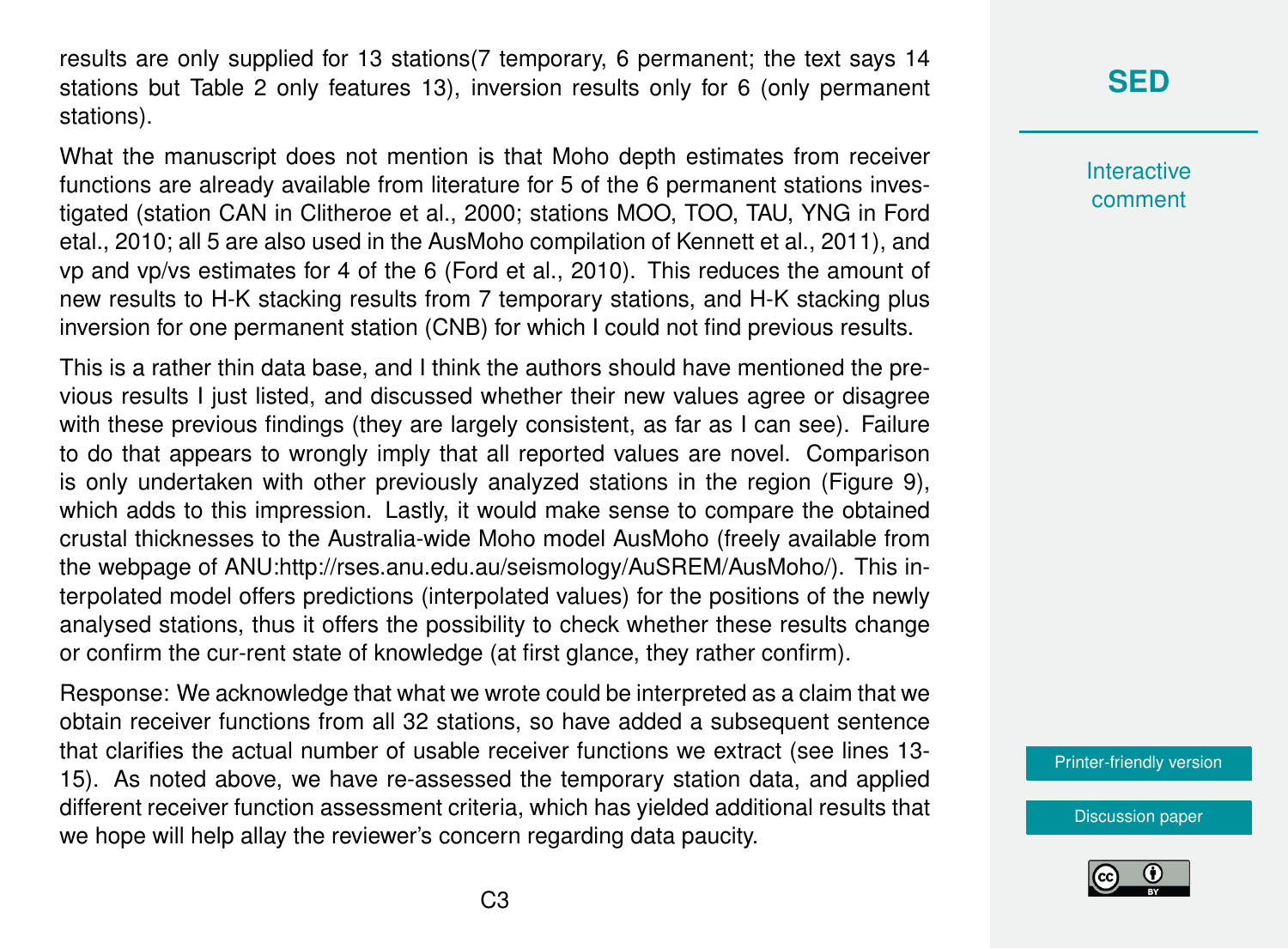In response to the second point, we now make mention of the previous Moho depth estimates for five of the six permanent stations, and show that they are consistent with our results. See lines 398-407.

In response to the last point, we have added a new figure (Figure 11) which compares all of our Moho depth results with AusREM estimates. As the reviewer notes, they are in general quite consistent, but with a few exceptions that we discuss in a new section (7.3) in the manuscript – see lines 560-597.

Comment: 2. Lack of constraints for interpretation The authors offer a detailed introduction to models of crustal formation and geologic evolution of SE Australia in Sections 1 and 2. I am no expert in these things, but I get the impression that a thorough survey of the literature was performed. The Discussion section then attempts to relate the rather poor data base (see above) to all kinds of geological processes that have been previously proposed. I think the authors are doing an OK job in relating their results to some published works, but the central problem is that the few newly obtained data are mostly interpreted in isolation. It would make a lot of sense to do cross plots with results from other geophysical studies, trying to see more by combining different datasets. This is not done at all, which is even more surprising considering that the first author published two other seismological studies on the same area, even partially using the same stations, last year (Bello et al.,2019a,b; teleseismic tomography and shear-wave splitting). While both of these methods rather illuminate deeper, sub-crustal structure, a combined interpretation would allow a much better discussion and potentially offer novel insights. I wonder why this is not done here, unless the authors want to publish this in yet another paper (which would be slicing it rather thinly). Looking at these previous papers, I also wonder why there was no attempt to use at least some of the huge number of WOMBAT temporary stations that was harvested for the teleseismic tomography in the present study, to derive some more (novel) data points.

Response: The reviewer makes a fair point with regard to the lack of comparison with the results from other relevant studies. As a consequence, we have made the following

#### **[SED](https://se.copernicus.org/preprints/)**

**Interactive** comment

[Printer-friendly version](https://se.copernicus.org/preprints/se-2020-74/se-2020-74-AC1-print.pdf)

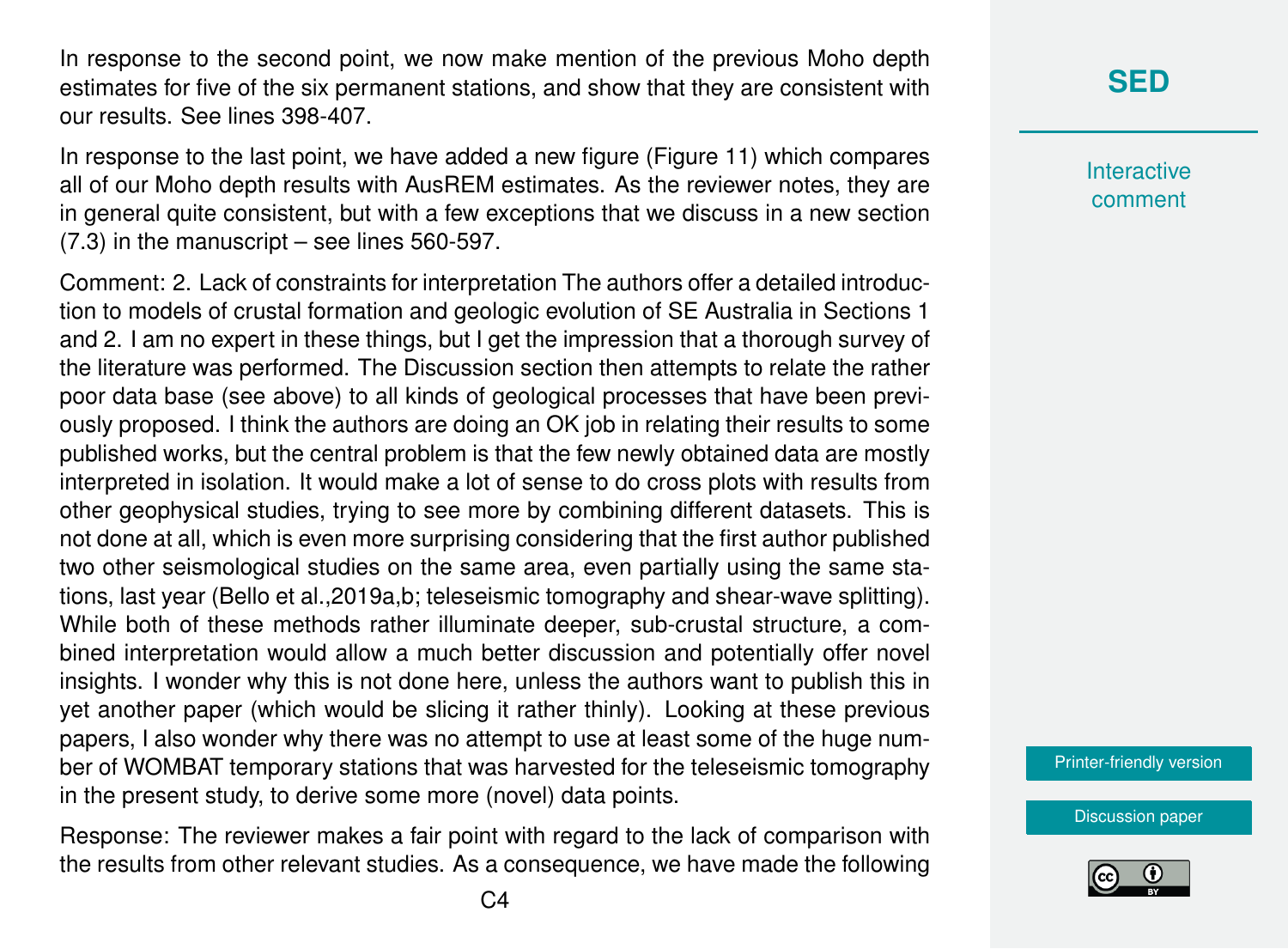changes: 1. As noted above, we now compare our results with the AuSMoho model (Figure 11 and Section 7.3). 2. We also compare our results in Tasmania to the study of Rawlinson et al. (2001) who invert wide-angle traveltimes (both reflection and refraction) for crustal velocity and Moho geometry (see Supplementary Figure S9). 3. We also include a new figure, which provides a joint interpretation of our results from teleseismic tomography, shear wave splitting and receiver function analysis (see Figure 12) and discuss it in detail in a new section (7.4) – see lines 598-623.

With regard to the last point, the WOMBAT stations were all short period stations (1 Hz corner frequency), many were only vertical component, and deployment times were often less than a year. All the Victorian stations and those deployed in northern Tasmania were vertical component, which means that it was not possible to extract receiver functions from them.

Comment: ll.24/25: I found it rather confusing that the authors talk about vp/vs ratio and Poisson ratio separately (here and also in Section 7.2), although these properties are directly related (see Equation 2) and thus one does not offer additional information compared to the other.

Response: We agree with the reviewer's comment, and have revised the manuscript so that it just refers to Vp/Vs ratio (see Abstract and Section 7.2).

Comment: ll.54-57: Some parts of a sentence are apparently missing here.

Response: As far as we can tell, the sentence in question appears to be complete. However, we have broken it up into two sentences, which hopefully improves its clarity (see lines 67-71).

Comment: ll.93-100: If VanDieland is just a conceptual microcontental block in one of the models that is routinely used to explain the genesis of the region, why is the term used to reference station locations (e.g. Table 2). Shouldn't geographical regions that are independent of interpretation framework be used for this?

# **[SED](https://se.copernicus.org/preprints/)**

**Interactive** comment

[Printer-friendly version](https://se.copernicus.org/preprints/se-2020-74/se-2020-74-AC1-print.pdf)

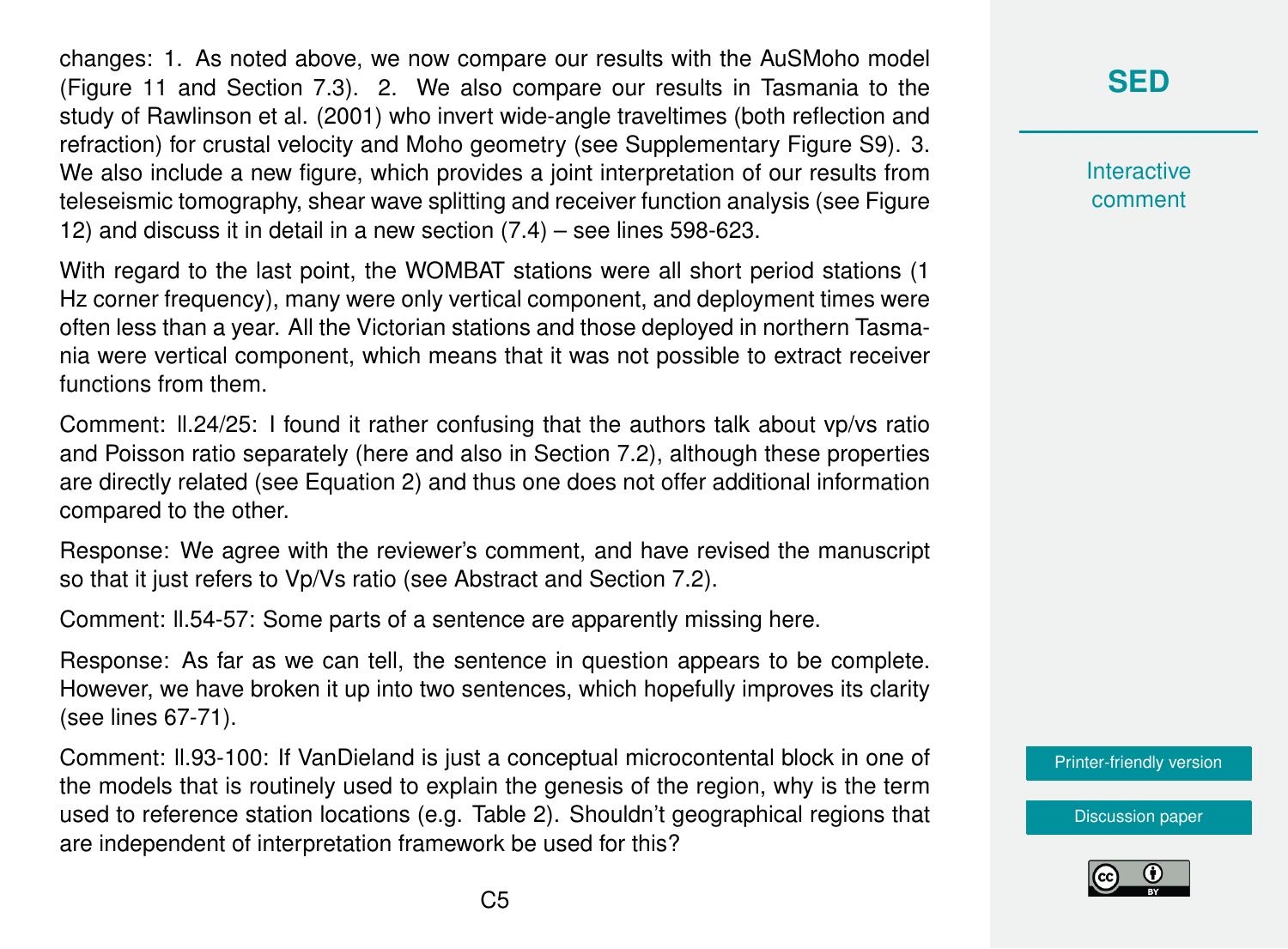Response: This is a fair point, and we have now removed such references (e.g. Table 2).

Comment: ll.102-154 (Section 3): I personally dislike this type of listing of existing studies, going study by study and explaining the methodology of each. This is unnecessarily bloated and in the end the reader doesn't take away much beyond "people have worked in this area before". It would be better to include the geophysical evidence into the presentation of evolution concepts given in Section 2 (and partly Section 1).

Response: We think it is worthwhile to summarise the results of previous geophysical studies, so have retained this section. However, we do acknowledge the reviewer's point, and therefore have changed it considerably to focus more on the outcomes of these studies. This includes largely removing the first paragraph, which merely lists the range of techniques that have been applied and relevant references. See lines 116-185 of the revised manuscript.

Comment: l.152: part of the sentence is missing (?)

Response: This sentence appears to be complete as far as we can tell.

Comment: ll.174/175: I disagree on this claim

Response: We have deleted this sentence (see lines 221-222).

Comment: l.185: "by using the clarity of the direct arrivals"; was this a purely visual selection or were there fixed criteria? Some more detail would be useful.

Response: We have added "visual clarity" to the sentence in question (see line 240).

Comment: l.208: Although the paper of Zhu and Kanamori (2000) is cited here, the used weighting scheme (0.6/0.3/0.1) is not the same as in that paper (0.7/0.2/0.1).

Response: We have removed the citation (see line 270-271).

Comment: l.213: How robust is the use of standard deviations as uncertainty estimates

# **[SED](https://se.copernicus.org/preprints/)**

**Interactive** comment

[Printer-friendly version](https://se.copernicus.org/preprints/se-2020-74/se-2020-74-AC1-print.pdf)

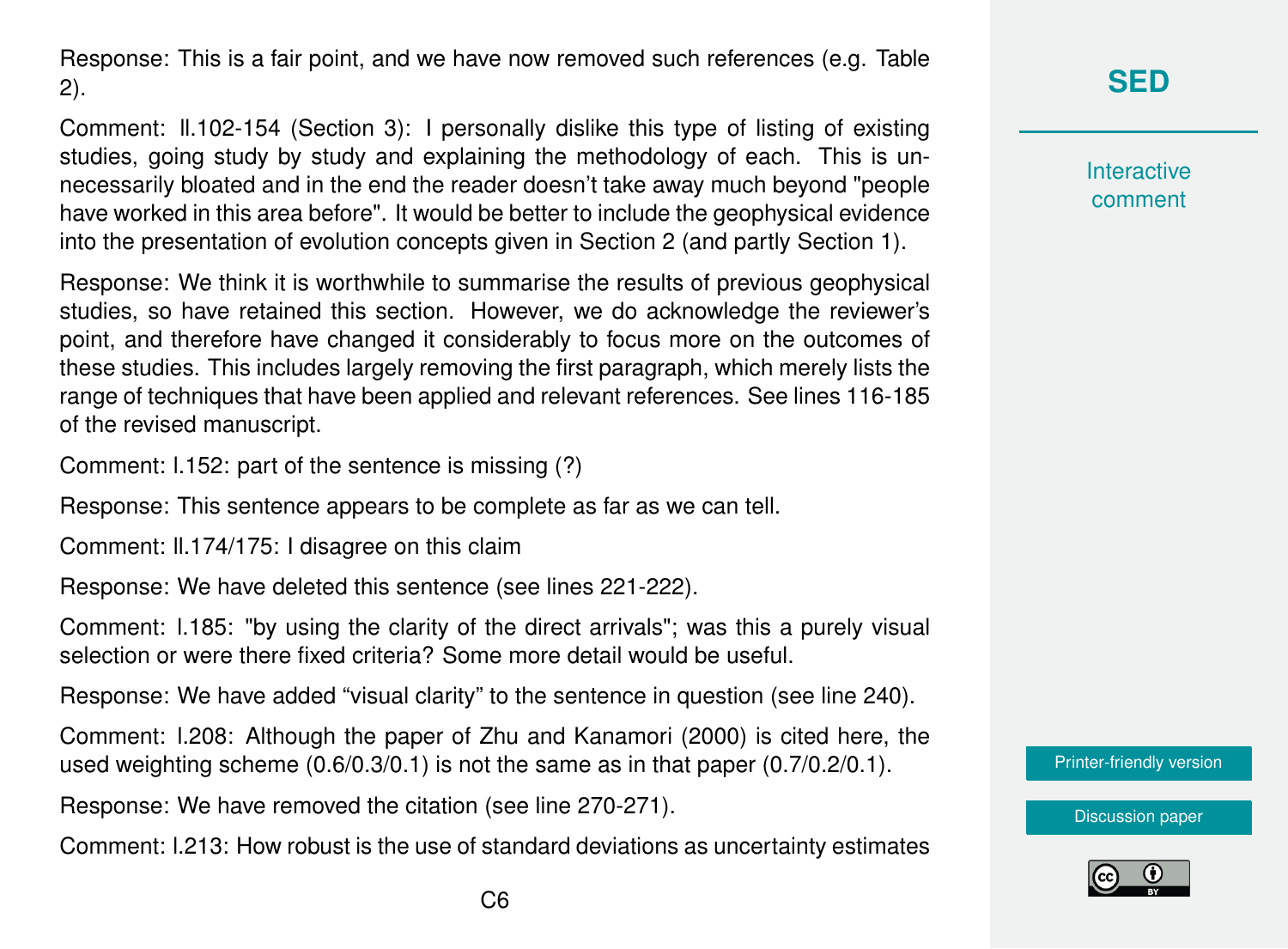when there are only 4-6 measurements (as is the case for 5 of the 13 stations, see Table 2)? This should at least be mentioned/discussed.

Response: This is a fair point, and we have added an additional sentence to explain the limitations of this approach (see lines 276-278).

Comment: l.240: "Our strict criteria ...": what were these criteria? It would be worth explaining how this was done, especially since it leads to a reduction from 32 to 6 stations.

Response: We have rephrased this sentence to make it clear that we are using visual criteria for acceptance (see line 305-306).

Comment: l.243: Why have a subchapter 5.3.1 if there is no 5.3.2?

Response: We have removed this heading (see line 308).

Comment: l.294ff: Why is it not even mentioned that there is a huge difference in Moho depth between the two different applied analysis techniques (H-K and inversion) for all (3) stations in the Lachlan Fold Belt that were investigated with both methods (see Table2)? These differences are around 10 km, thus very significant.

Response: We have revisited these Moho picks from the NA inversion, and determined that they were not done correctly. As can be seen in Table 2, they have been changed, with YNG H- $\kappa$  depth=37 km, NA depth=35km; CAN H- $\kappa$  depth=39 km, NA depth=40 km; CNB  $H_{\kappa}$  - depth=38 km, NA depth=39 km. However, it is worth noting that previous RF inversion results have favoured a Moho that is ∼10 km deeper beneath this region. We have discussed this in Section 7.1 – see lines 432-440.

Comment: Figures 6 and 9: I find the black-to-white color scale not to be a very good choice here, it is quite hard to see at a glance where e.g. the crust is thick and where thin. A different color scale may be more appropriate.

Response: These figures have been redone using a colour scale that makes it easier

### **[SED](https://se.copernicus.org/preprints/)**

**Interactive** comment

[Printer-friendly version](https://se.copernicus.org/preprints/se-2020-74/se-2020-74-AC1-print.pdf)